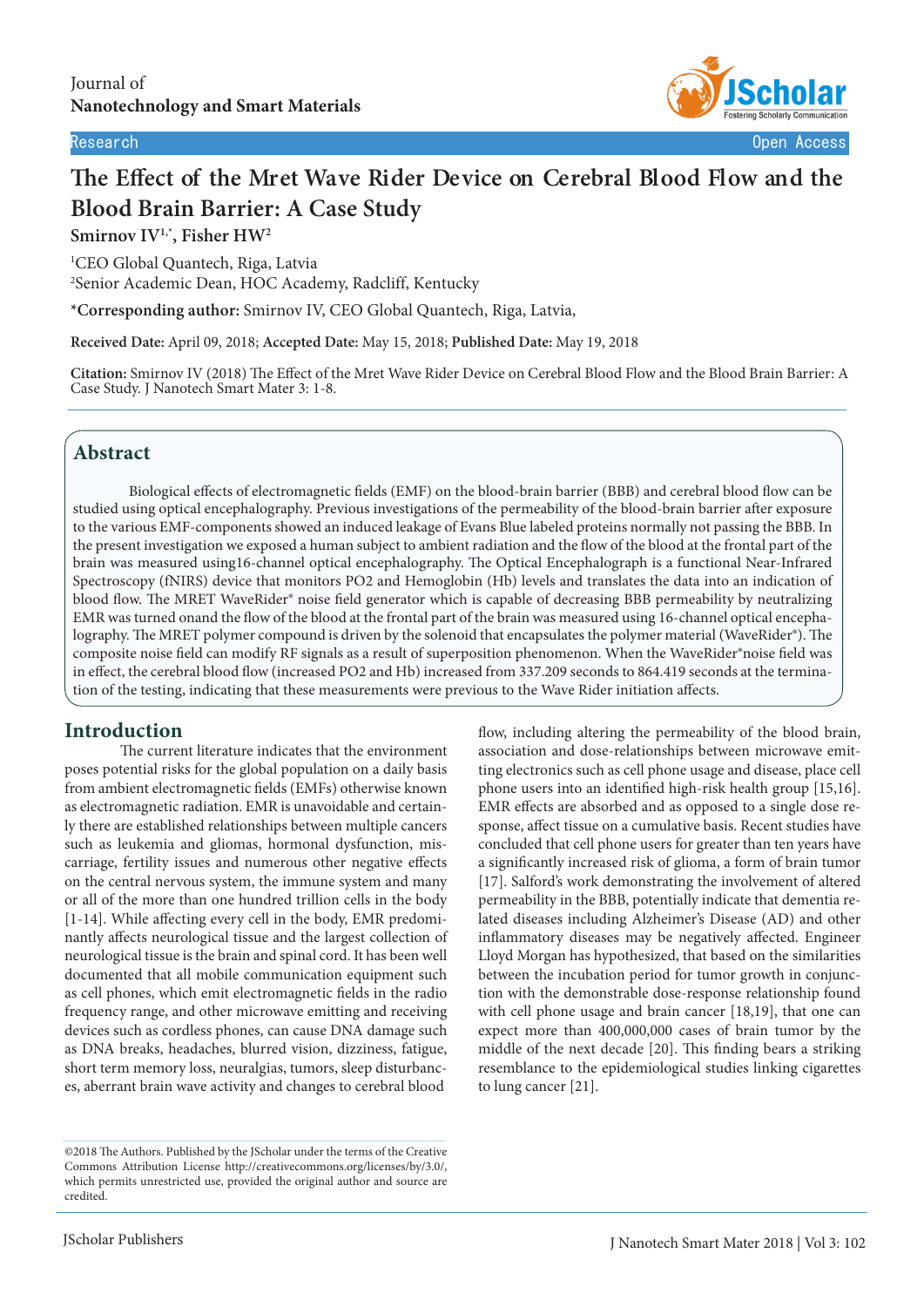The Blood-Brain Barrier (BBB) is an organic barrier between circulating blood and the central nervous system responsible for regulating the exchange of substances between blood and the brain [22]. At the same time it acts as a protective shield by preventing the penetration of harmful substances and pathogens into the brain fluid. The BBB thus plays a key role in the generation and maintenance of chronic inflammation during AD and therefore expands the ramifications of the effects of preventing BBB permeability. The BBB functions as part of the neurovascular unit (NVU). This unit includes clusters of the neurological tissues: glial cells, neurons and pericytes [23]. Exposure to levels of radiofrequency electromagnetic fields (EMF) that increase brain temperature by more than 1°C can reversibly increase the permeability of the BBB for macromolecules and expose the brain to macromolecule passing through [24].

A double-blind study on the effects of a mobile phone on regional cerebral blood flow (rCBF) in healthy humans using positron emission tomography (PET) imaging documented the fact that mobile phone usage affects blood flow in humans [25]. "The mammalian blood-brain barrier (BBB) consists of endothelial cells, linked by tight junctions, and the adjoining pericytes and extracellular matrix. It helps maintain a highly stable extracellular environment necessary for accurate synaptic transmission and protects nervous tissue from injury. An increase in its normally low permeability for hydrophilic and charged molecules could potentially be detrimental [26]." EMR causes increased BBB permeability [27-34]. BBB increased permeability decreases cerebral blood flow and conversely one may confer that increased cerebrovascular blood flow indicates a decrease to BBB permeability [35,36].

Noise fields have been found to intervene or eliminate electromagnetic radiation (EMR) effects [37-42]. A piezoelectric liquid crystal polymer of fractal geometry, Molecular Resonance Effect Technology (MRET), capable of generating a magnetic noise field, is used in the construction of a noise field generator (WaveRider®) that has been shown to significantly decrease the physiological effects of electromagnetic radiation by interrupting the physiological perception of the waveform  $[43-49]$ .

In the case of the MRET epoxy polymer, the kinetics to a large extent determine the final crystalline structure of the polymer. The introduction of foreign agents (substances) in the parent lattice of epoxy polymer leads to the effect of superimposed periodicity and, as a result, develops modulated crystalline structures with specific fractal microstructure, phase transition, network topology and polarity. Due to the fractal structures of MRET polymer compound and the phenomenon of piezoelectricity this polymer generates a subtle, low frequency, non-coherent electromagnetic field (composite noise field) when exposed to an electromagnetic field of 7.8 Hz and 14.5 Hz frequency oscillating in a repeating sequence for 5 seconds each time. In the WaveRider®, the MRET polymer compound is driven by the solenoid that encapsulates the polymer material creating a magnetic noise field which has been confirmed by laboratory testing by Nemko USA Inc. of Carlsbad, California.

Superposition phenomenon is a physical process that can modify RF waves. MRET generator (Wave Rider) produces a composite noise field that is superimposed on RF microwave oscillations. It leads to amplitude modulation of RF carrier waves. In this case the random electromagnetic signals generated by MRET Wave Rider device is a modulating signal and carrier RF signal is a modulated one [50].

In the present investigation we exposed a human subject to ambient radiation and the flow of the blood at the frontal part of the brain was measured using 16-channel optical encephalography. The Optical Encephalograph is a functional Near-Infrared Spectroscopy (fNIRS) device that monitors PO2 and Hemoglobin (Hb) levels and translates the data into an indication of blood flow.

#### **Method and Materials**

The flow of the blood at the frontal part of the brain was measured using 16-channel optical encephalography (Figure1), using the OEG-APD series instrument (Figure 2) developed for encephalography to measure chemical changes in the brain such as hemoglobin levels and apparent arterial oxygen saturation in the frontal lobe [51]. Optical Encephalography is a functional Near-Infrared Spectroscopy.Near-infrared spectroscopy (NIRS) is a spectroscopic method that uses the nearinfrared region of the electromagnetic spectrum (from 780 nm to 2500 nm) for physiological diagnostics such as serum glucose, pulse oximetry, pO2, serum Hb and many others using a diversity of coupling interfaces [52].

Dr. Nobuhiro Maruyamaon supervised and operating the testing equipment. A cerebral blood flow baseline value was established. The WaveRider®, noise field generator was engaged. The cerebral blood flow was measured.

#### **Results**

330 seconds after the start of the measurement, the WaveRider® noise field was engaged. The red line indicates the interpretation of the blood flow based on the PO2 and Hb (increased oxygen and hemoglobin saturation rate). Immediately after the WaveRider® was engaged, the blood flow increased at 15 of the 16 channels. (Figure 3)

Figure 4 below shows the interpretation of the blood flow based on the increased oxygen hemoglobin saturation rate. PO2 and Hb at 7.209 seconds after the start of the Noise field generator was engaged, indicating baseline measurements previous to the WaveRider® initiation effects to the left. Figure 5 shows the interpretation ofPO2 and Hbvalues for the duration of the monitoring up to 864.419 seconds.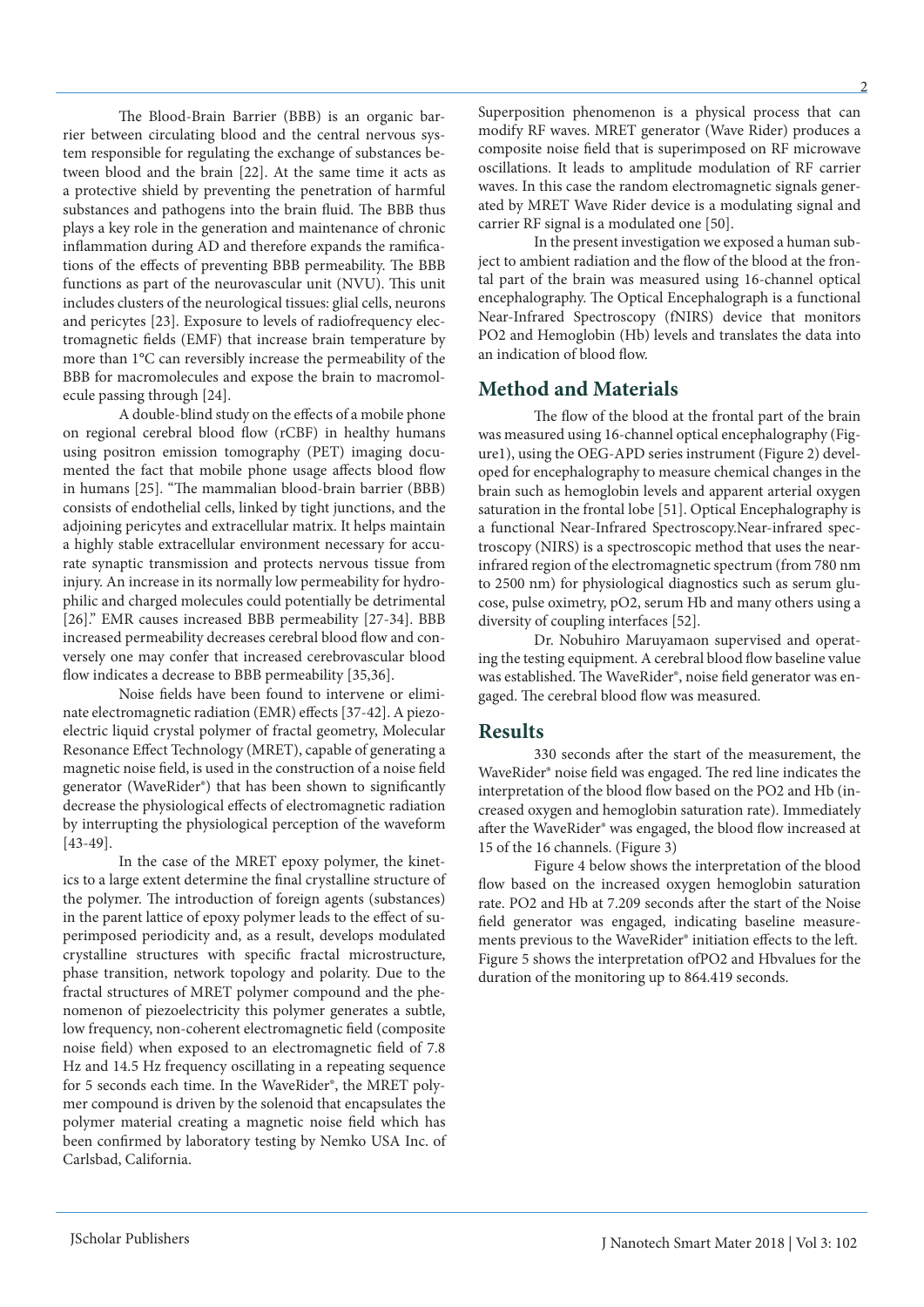

Figure 1 -flow of the blood at the frontal part of the brain was measured using 16-channel optical encephalography using the OEG-APD series instrument developed for encephalography



Figure 2: 16-channel optical encephalography using the OEG-APD series instrument developed for encephalography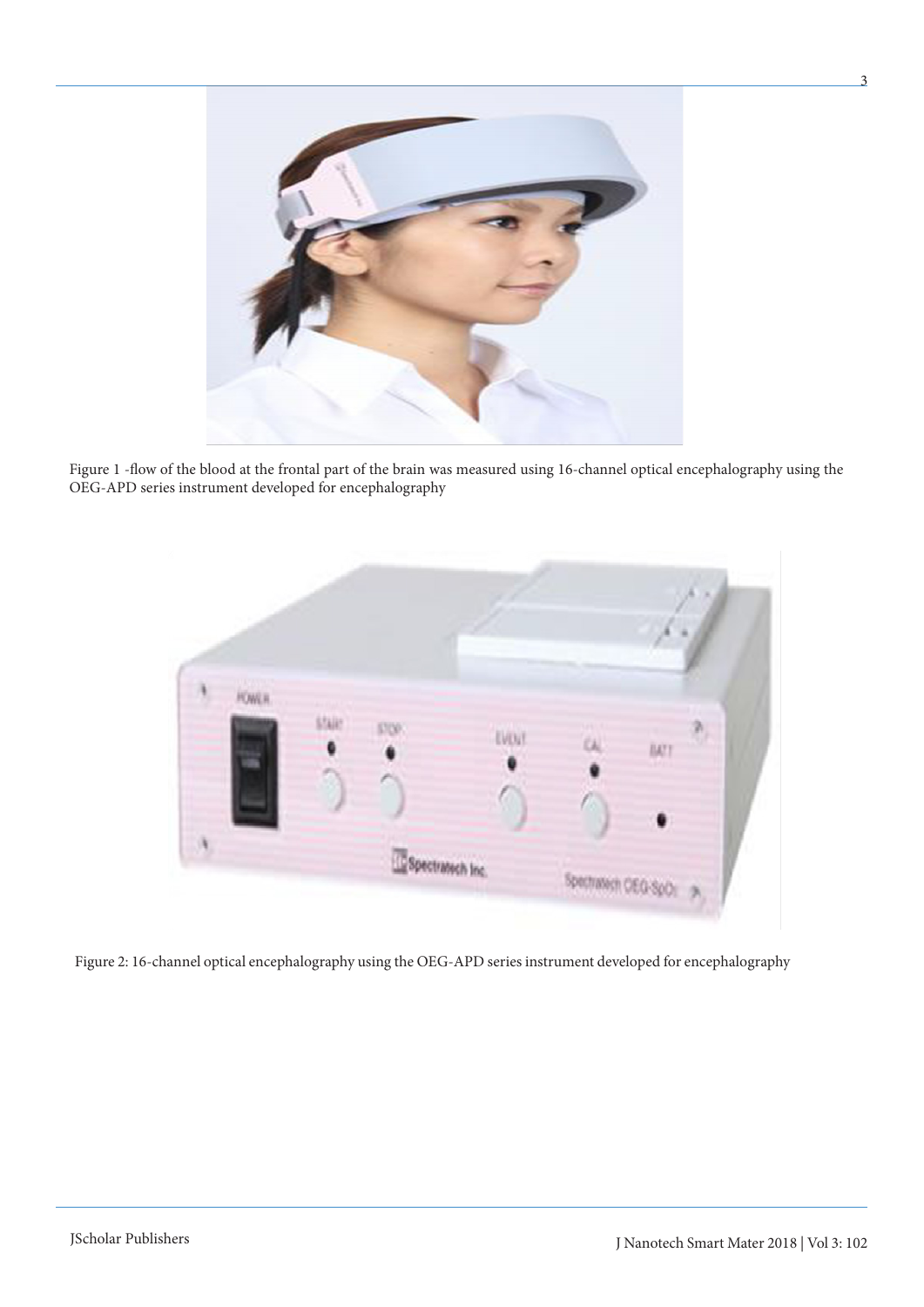| <b>B</b> Spectratech OEG-16                                                       |                                                                                                                                                                             |                                               | $\Box$ e         |
|-----------------------------------------------------------------------------------|-----------------------------------------------------------------------------------------------------------------------------------------------------------------------------|-----------------------------------------------|------------------|
| $0 -$<br><b>COMMANDED IN</b><br>221<br>MA                                         | <b>Head Dup Mode</b><br>OxyDxy Range<br>Time Scroll<br>Typ<br>16 <   ><br> 1.0 <br>$\overline{\phantom{a}}$<br>G Oxy                                                        | $0 -$<br><b>SILLY SOF</b><br>201<br>M         |                  |
| <b>COMMANN</b><br>303<br>804<br>$\overline{a}$                                    | $36 - 66$ 22<br>Time Range<br>C Deoxy<br>$666$ 333<br>MAX = prc<br><b>C</b> Total<br>ext <<br>$\geq$<br>Filter<br>Baseline<br>None G Mov C FFT                              | 0<br><b>COOMINGO OF</b><br>503<br>808         | 908              |
| O<br>301<br>808                                                                   | $-$ EVT4 $-$ EVT5<br>$-$ EVT1 $-$ EVT2 $-$ EVT3<br>Event Sequence T0 AT1<br>$V$ T <sub>2</sub><br>$\blacksquare$<br>$\nabla$ 0 $\nabla$ D $\nabla$ O+D<br>$>$ $\rightarrow$ | M<br>O<br><b>SCHOOL COMPANY</b><br>303<br>808 |                  |
| <b>ASSAULT</b><br>201<br>808<br>w                                                 |                                                                                                                                                                             | 201<br>608                                    |                  |
| 553<br>808<br>w                                                                   | u <mark>a sa s</mark> a sa sa s<br>Œ<br>$\bullet$                                                                                                                           | 503<br>605                                    |                  |
| 303<br>808<br>908                                                                 | يعربنما                                                                                                                                                                     | n<br>303<br>808                               | 935              |
| <b>Distances of the Contractor</b><br>332<br>808<br><b>SOF</b>                    |                                                                                                                                                                             | <b>CONTRACTOR</b><br>303<br>808               | 001              |
| <b>C-ROOM-MODELS</b><br>859<br>553                                                |                                                                                                                                                                             | 301<br>605                                    |                  |
| Filter Config<br>Grh Config<br>Event Config<br>User Profile<br>Measurement Config | OBG-16 Device Control<br>All Ch Disp                                                                                                                                        |                                               | Spectratech Inc. |
| Start/Stby<br>Stop<br>Restart<br>Cal<br>Soft-Event On/Off                         | Event List<br>Load                                                                                                                                                          |                                               | EXIT<br>CH-Monit |

Figure 3 Post WaveRider®initiation, the blood flow increased at 15 of the 16 channels



Figure 4 shows the interpretation of the blood flow based on the increased oxygen hemoglobin saturation rate. PO2 and Hb at 7.209 seconds after the start of the Noise field generator was engaged.

4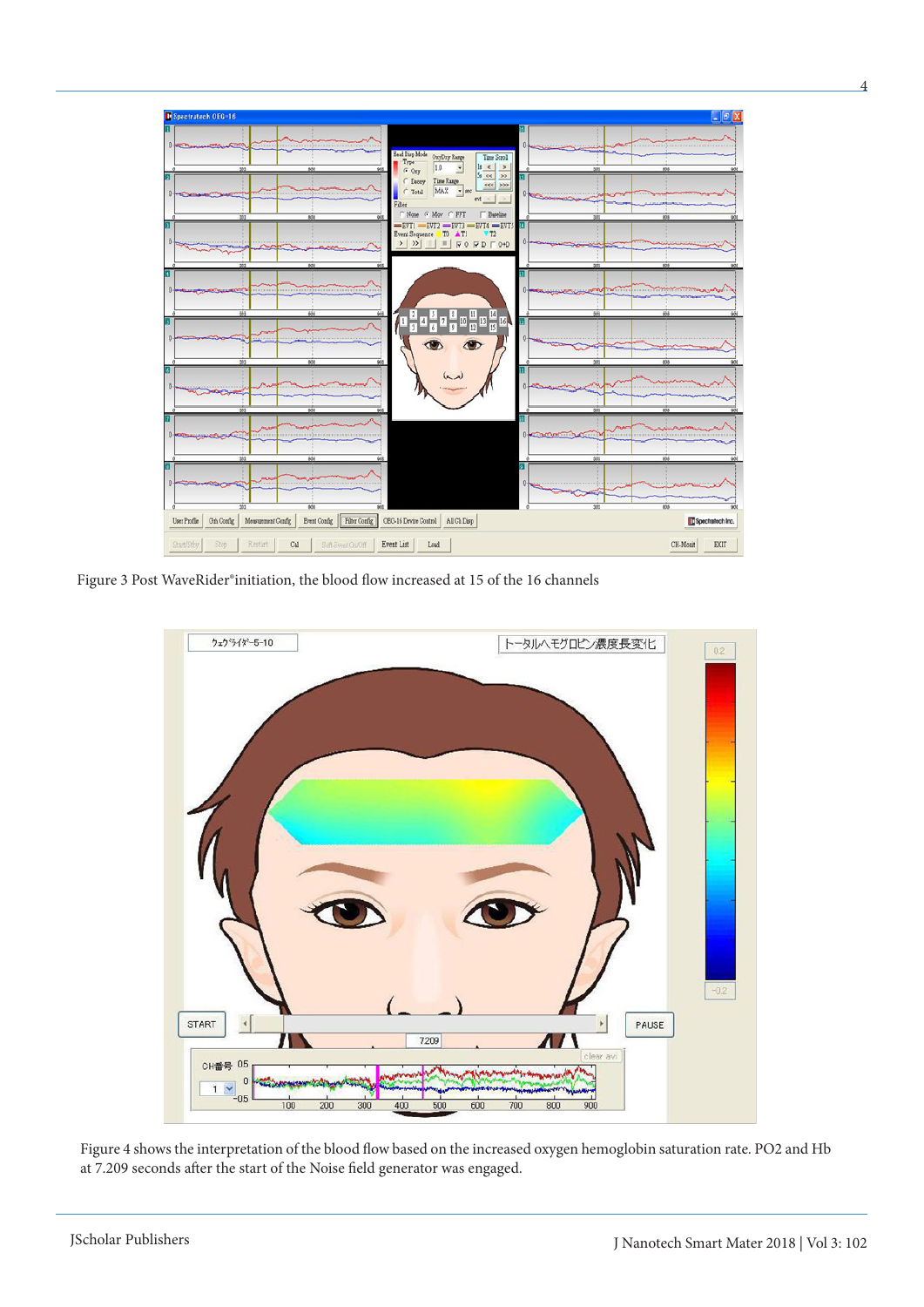

Figure 5 shows the interpretation ofPO2 and Hbvalues for the duration of the monitoring up to 864.419 seconds.

### **Discussion**

The Optical Encephalograph is a functional Near-Infrared Spectroscopy (fNIRS) device that monitors PO2 and hemoglobin (Hb) levels and translates the data into an indication of blood flow. BBB increased permeability decreases cerebral blood flow and conversely one may confer that increased cerebrovascular blood flow indicates a decrease to BBB permeability [53,54]. While increasing cerebral PO2 and Hemoglobin are both beneficial, these parameters are not within the discussion parameters of this paper. An increase in the BBB's normally low permeability for hydrophilic and charged molecules could potentially be detrimental [55]." EMR causes increased BBB (add PO2 Hg) permeability [56-63]. Spatially coherent magnetic noise fields have been shown to interfere with the physiological reception of the damaging components of radiation at the cellular level and overall offer a form of shielding and consequently minimal and/or no damage can ensue [64- 72]. The MRET polymerincorporates passive magnetic noise field technology to interrupt the perception of electromagnetic radiation wave form from the receptors the body. This technology, used in the construction of the Wave Rider device, involves the superimposition of a random noise field wave onto damaging electromagnetic wave forms thereby eliminating all effects [73-75].

The MRET- Nylon Polymer compound has a special fractal geometric structure. The nature of fractal nano-rings structure and enhanced piezoelectric properties of this compound generates random, subtle, low frequency oscillations when exposed to the external electromagnetic or radio frequency radiation. The polymer has been shown to significantly decrease or eliminate the physiological effects of electromagnetic radiation [76]. The Patented MRET-Shield polymer has been laboratory tested involving standard acceptable physiological criteria such as EEG, MRA (magnetic resonance angiography), SAR (specific absorption rate), thermography, live blood cell microscopic analysis, and Complete Blood Count (CBC) and therefore could account for the changes that have occurred in this experiment [77].

Disorders or disruptions of the blood-brain-barrier, resulting in changes to its permeability, can lead to pathogens and toxic substances penetrating into the brain more easily. This may consequently cause cerebral edema which depending on the size can increase cerebral pressure resulting in circulatory disorders [78]. Alzheimer's disease (AD) is a chronic neurodegenerative disorder categorized by the accumulation of amyloid beta (Aβ) peptides, neurofibriltangles with hyperphosphorylated neuronal tau protein, and chronic brain inflammation.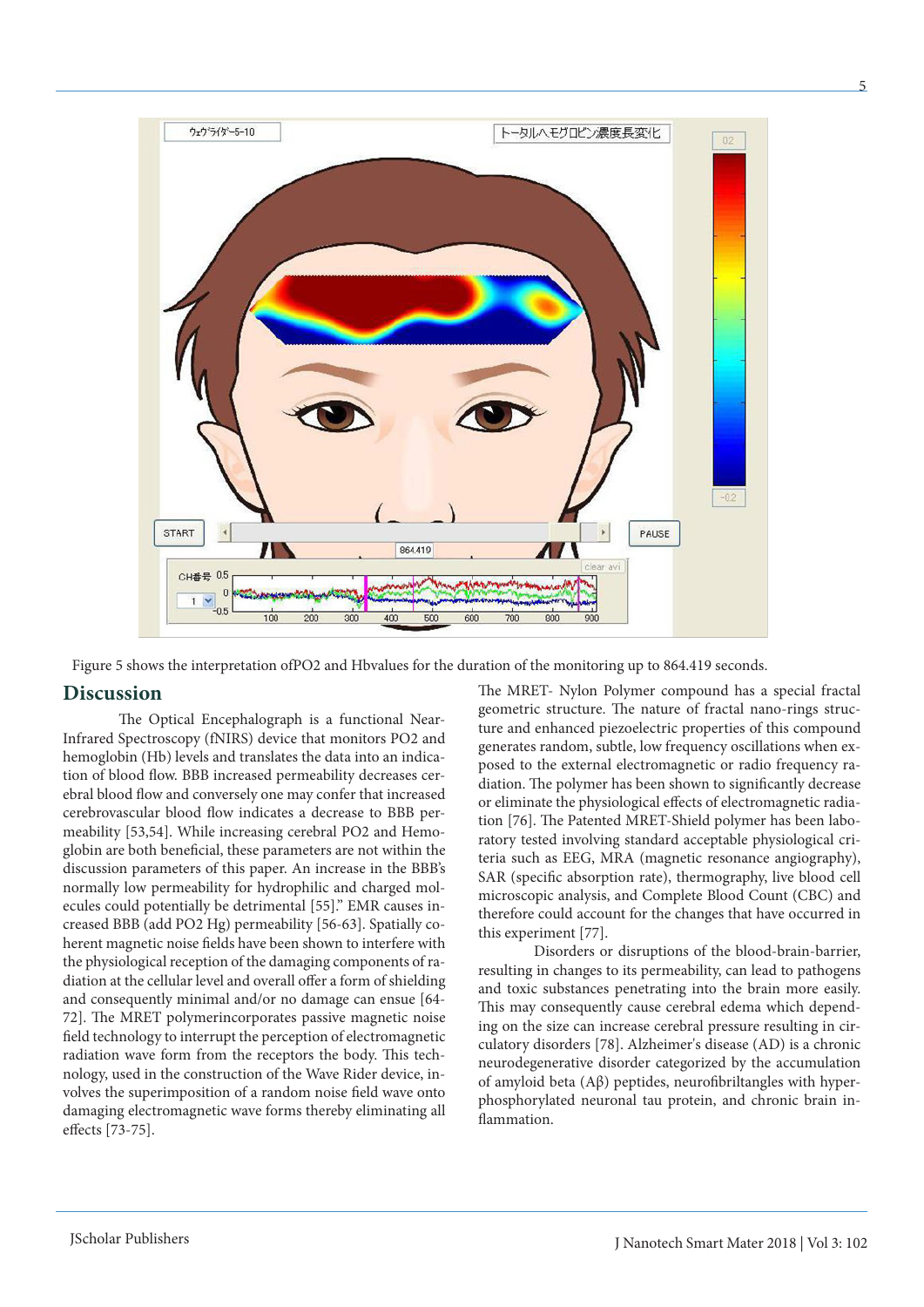The blood-brain barrier (BBB), a highly specialized protective cell membrane located along the walls of cerebral blood vessels, characterizes the interface between the neurological tissue of the brain and circulating cells of the immune system. The BBB therefore is responsible for the maintenance and protection against chronic inflammation during AD [79]. It may be concluded that since EMR disrupts the integrity and permeability of the BBB [80-85], and the MRET polymer technology inhibits or eliminates physiological effects of EMR, that there may be a positive correlation on the effects of the MRET polymer noise field generator (WaveRider®), and the onset and progression of Alzheimer's Disease.The question of whether the opening of the blood‐brain barrier constitutes a health hazard demands further investigation [86], especially with the increasing incidence of Alzheimer's Disease which is characterized by the pathological accumulation of amyloid beta  $(A\beta)$ peptides, neurofibrillary tangles containing hyperphosphorylated neuronal tau protein, and chronic brain inflammation [87].

Further, understanding that the brain has a very high metabolic demand for oxygen compared to other organs, any increase in the cerebral circulation that produces marked increases in cerebral blood flow is beneficial [88]. Since the brain uses ~20% of available oxygen for normal function, making tight regulation of blood flow and oxygen delivery critical for survival, improving cerebral blood flow has potential benefits [89].

# **Conclusion**

The noise field generated by the WaveRider® increases the blood flow at the frontal part of the brain remarkably within the optimal range of normal limits. The results of the current study indicates that the WaveRider® device has the ability to affect the human brain in a way that leads to an increase of the blood brain circulation and may compensate any unwanted biological effect of radio frequency EMF related to BBB leakage. This result correlates with previous in vitro studies of the WaveRider® noise field effect on the metabolic activity of human astrocyte cells exposed to microwave radiation which confirmed that WaveRider® device placed at the distance of 30 feet from the treated plates had a measurable compensatory effect on the inhibition of normal human brain Astrocyte cells growth when cells were exposed to mobile phone irradiation [90].

5.2 Further investigation is necessary since maintaining the integrity or decreasing the permeability of the BBB may delay the onset and or progression of AD and other diseases related to inflammation or cerebral toxicity. Increased cerebral blood flow can also increase oxygen content allowing less degeneration, atrophy or issues from potential anoxic situations.

### **References**

1) Wertheimer N, Leeper E (1982) Adult cancer related to electrical wires near the home. Int J Epidemiol 11: 345-355.

2) Poole C, Trichopoulis D (1991) Extremely low-frequency magnetic fields and cancer. Cancer Causes Control 2: 267-276.

3) Adey W R (1987) Evidence for tissue interactions with microwave and other nonionizing electromagnetic fields in cancer promotion. In Fiala J and Pokorny J (eds). Biophysical Aspects of Cancer. Charles University. Prague.

4) Draper G, Vincent T, Kroll M E, Swanson J (2005) Childhood cancer in relation to distance from high voltage power lines in England and Wales: a case controlled study. BMJ 330: 1290-1295.

5) Baris D, Armstrong B G, Deadman J, Theriault G (1996) A mortality study of electrical utility workers in Quebec. Occupational and Environmental Medicine 53: 25-31.

6) Desai NR, Kesari KK, Agarwal A (2009) Pathophysiology of cell phone radiation: oxidative stress and carcinogenesis with focus on male reproductive system. Reprod Biol Endocrinol 7:114.

7) Sepehrimanesh M, Davis DL. Proteomic impacts of electromagnetic fields on the male reproductive system. Comp Clin Path [Internet]. Springer London 26: 309-313.

8) Sajeda S, Al-Watter Y (2011) Effect of mobile phone usage on semen analysis in infertile men. Tikrit J Pharm Sci 7: 77–82.

9) Agarwal A, Deepinder F, Sharma RK, Ranga G, Li J (2008) Effect of cell phone usage on semen analysis in men attending infertility clinic: an observational study. Fertil Steril 89: 124–128.

10) Sadetzki S, Chetrit A, Jarus-Hakak A, Cardis E, Deutch Y, et al. ( 2008) Cellular Phone Use and Risk of Benign and Malignant Parotid Gland Tumors—A Nationwide Case-Control Study. Am J Epidemiol 167: 457-467.

11) Erogul O, Oztas E, Yildirim I, Kir T, Aydur E, et al. (2006) Effects of electromagnetic radiation from a cellular phone on human sperm motility: An in vitro study. Arch Med Res 37: 840–843.

12) Agarwal A, Desai NR, Makker K, Varghese A, Mouradi R, et al. (2009) Effects of radiofrequency electromagnetic waves (RF-EMW) from cellular phones on human ejaculated semen: an in vitro pilot study. Fertil Steril 92: 1318–1325.

13) Ahmed L, Baig NM (2011) Mobile phone RF-EMW exposure to human spermatozoa: an in vitro study. Pak J Zool 43: 1147–1154.

14) De Iuliis G, Newey R, King B, Aitken R (2009) Mobile phone radiation induces reactive oxygen species production and DNA damage in human spermatozoa in vitro. PLoS One 4:e6446.

15) Gandhi G, Singh P (2005) Mobile phone users: Another high health risk group. J Hum Ecol 18: 85-92.

16) Salford L, Brun A E, Eberhardt J L, Malmgren L, Persson B R (2003) "Nerve Cell Damage in Mammalian Brain After Exposure to Microwaves from GSM Phones." Environmental Health Perspectives. 111: 881-883.

17) Lahkola A, Auvinen A, Raitanen J, Schoemaker M J, Christensen H C, et al. (2007) Mobile phone use and the risk of glioma in 5 North European Countries. Int J Cancer 120: 1769-1775.

18) Khurana V (2008) International Journal of Oncology 22: 399-407.

19) Lahkola A, Auvinen A, Raitanen J, Schoemaker M J, Christensen H C, et al. ( 2007) Mobile phone use and the risk of glioma in 5 North European Countries. Int J Cancer 120: 1769-1775.

20) Morgan L L (2008) Interphone Brain Tumors Studies To Date: An Examination of Poor Study Design Resulting in an UNDER-ESTI-MATION of the Risk of Brain Tumors. BEMS, San Diego.

21) Morgan L L (2008) Interphone Brain Tumors Studies To Date: An Examination of Poor Study Design Resulting in an UNDER-ESTI-MATION of the Risk of Brain Tumors. BEMS, San Diego.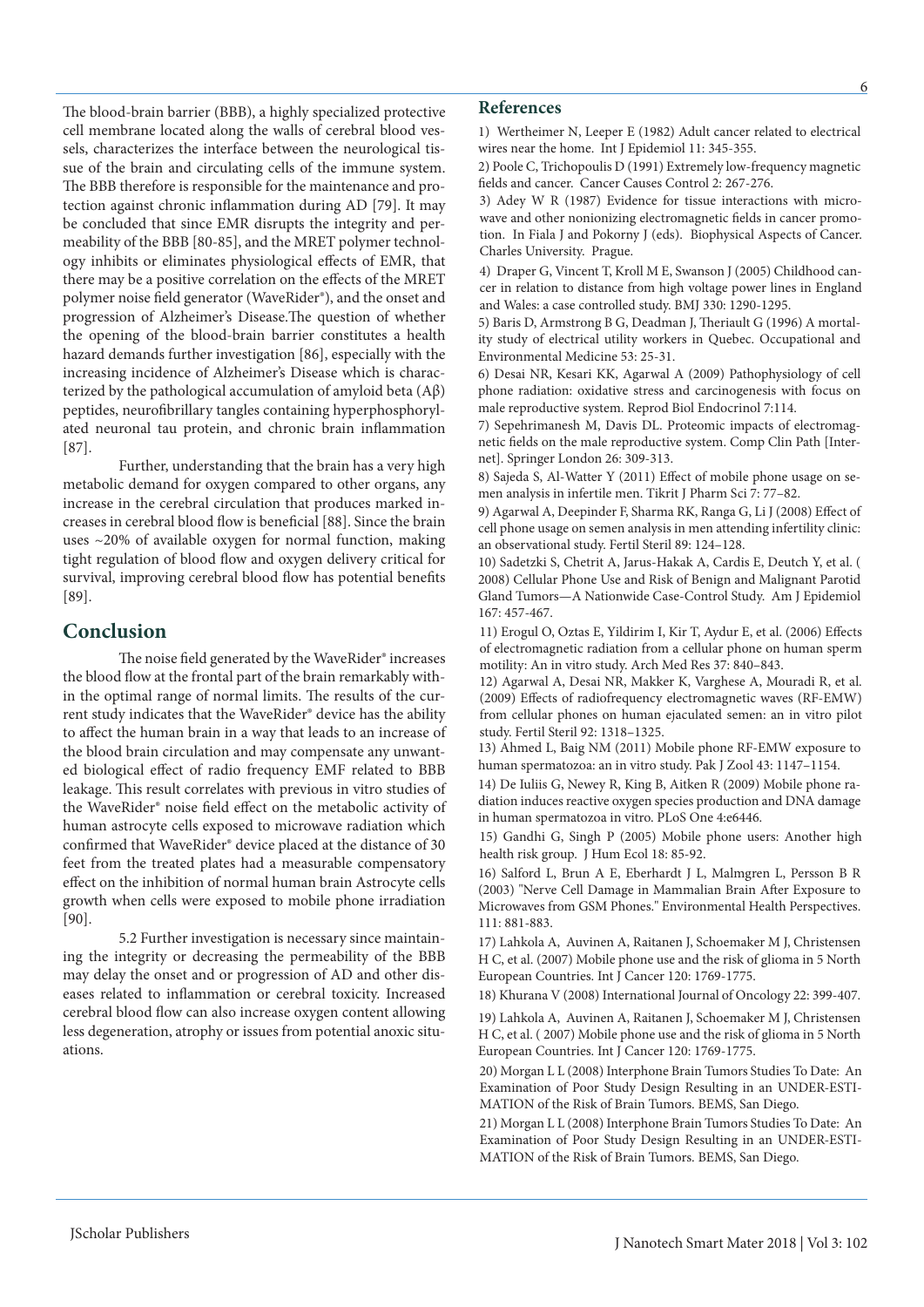22) N.J. Abbott, A.A. Patabendige, D.E. Dolman, S.R. Yusof, D.J (2010) Begley Structure and function of the blood-brain barrier Neurobiol. Dis 37: 13-25.

23) Zenaro E, Piacentino G, Constantin G (2017) The blood-brain barrier in Alzheimer's disease. Neurobiol Dis 107: 41-56.

24) Stam R (2010) Electromagnetic fields and the blood-brain barrier, Brain Res Rev 65: 80-97.

25) Aalto S, Haarala C, Brück A, Sipilä H, Hämäläinen H, et al. (2006) Mobile phone affects cerebral blood flow in humans. Journal of Cerebral Blood Flow & Metabolism 26: 885–890.

26) Stam R. (2010) Electromagnetic fields and the blood-brain barrier. Brain Res Rev 65: 80-97.

27) Salford L G, Brun A, Sturesson K, Eberhardt J L, Persson B R (1994) Permeability of the blood-brain barrier induced by 915 MHz electromagnetic radiation, continuous wave and modulated at 8, 16, 50, and 200 Hz. Microsc Res Tech 27: 535-542.

28) Salford L, Brun A E, Eberhardt J L, Malmgren L , Persson B R (2003) "Nerve Cell Damage in Mammalian Brain After Exposure to Microwaves from GSM Phones." Environmental Health Perspectives 111: 881-883.

29) Schirmacher A, Winters S, Fischer S, Goeke J, Galla HJ, et al. (2000) Electromagnetic fields (1.8 GHz) increase the permeability to sucrose of the blood-brain barrier in vitro. Bioelectromagnetics 21: 338-345.

30) Poulletier de Gannes F, Masuda H, Billaudel B, Poque-Haro E, Hurtier A, et al. (2017) Effects of GSM and UMTS mobile telephony signals on neuron degeneration and blood-brain barrier permeation in the rat brain. .Sci Rep 7: 15496.

31) Nittby H, Grafström G, Eberhardt JL, Malmgren L, Brun A, et al. (2008) Salford LG.Radiofrequency and extremely low-frequency electromagnetic field effects on the blood-brain barrier. Electromagn Biol Med. 27: 103-126.

32) Nittby H, Brun A, Eberhardt J, Malmgren L, Persson BR, et al. (2009) Increased blood-brain barrier permeability in mammalian brain 7 days after exposure to the radiation from a GSM-900 mobile phone. Pathophysiology. 16: 103-112.

33) Sırav B, Seyhan N (2009) Blood-Brain Barrier Disruption by Continuous Wave Radio Frequency Radiation, Electromagnetic Biology and Medicine 27.

34) Sirav B, Seyhan N (2016) Effects of GSM modulated radio-frequency electromagnetic radiation on permeability of blood-brain barrier in male and female rats. J Chem Neuroanat 75: 123.

35) Nawashiro H, Shima K, Chigasaki H (1994) Blood-brain barrier, cerebral blood flow, and cerebral plasma volume immediately after head injury in the rat. Acta Neurochir Suppl (Wien) 60: 440-442.

36) Jingtao J, Sato S• Yamanaka N (1999) Changes in cerebral blood flow and blood brain barrier in the gerbil hippocampal CA1 region following repeated brief cerebral ischemia. Med Electron Microsc 32: 175-183.

37) Litovitz T A, Krause D, Montrose C J, Mullins J M (1994) Temporally incoherent magnetic fields mitigate the response of biological systems to temporally coherent magnetic fields. Bioelectromagnetics 15: 399-409.

38) Litovitz T A, Penafiel L M, Farrel J M, Krause D, Meister R, et al. (1997) Bioeffects induced by exposure to microwaves are mitigated by superposition of ELF noise. Bioelectromagnetics 18: 422-430.

39) Litovitz T A, Montrose C J, Doinov P, Brown K M, Barber M (1994) Superimposing spatially coherent electromagnetic noise inhibits field-induced abnormalities in developing chick embryos. Bioeletromagnetics 15: 105-113.

40) Litovitz T.A, Penafiel L.M, Farrel J.M, Krause D, et al. (1997) Bioeffects induced by exposure to microwaves are mitigated by superposition of ELF noise. Bioelectromagnetics 18: 422-430.

41) Wu W, Yao K, Wang K J, Lu D Q, He J L, et al. (2008) Blocking 1800 MHz mobile phone radiation-induced reactive oxygen species production and DNA damage in lens epithelial cells by noise magnetic fields. Zhejiang Da Xue Xue Bao Yi Xue Ban 37: .34-38.

42) Yao K, et al. (2008) "Electromagnetic noise inhibits radiofrequency radiation-induced DNA damage and reactive oxygen species increase in human lens epithelial cells". Molecular Vision 14: 964-969.

43) (2006) Smirnov I V. Polymer Material Providing Compatibility between Technologically Originated EMR and Biological Systems. Explore Magazine 4: 26-32.

44) (2002) Smirnov I V. Electromagnetic Radiation Optimum Neutralizer. Explore Magazine 11: 45-50.

45) Fisher H W, Pisarek S, Smirnov I V (2008) The Beneficial Effect of MRET-Shield on Blood Morphology in Vitro Following the Exposure to Electromagnetic Radiation of Cell Phone. Explore Magazine.

46) Fisher H W, Gauvin C, Pisarek S (2010) Darkfield Microscopic Evaluation of the Noise Field Polymer on the Reduction of Live Blood Effects Caused by Radio Frequency Radiation. Explore magazine 19: 3.

47) Fisher H W. Pisarek S, Smirnov I V (2009) Thermographic Evaluation of the MRET-Shield Polymer on the Reduction of Thermal Effects Caused by Radio Frequency Radiation. Explore Magazine 18: 14-17.

48) Fisher H W, Gauvin C, Pisarek S (2009) The Effect of Radio Frequency Radiation (RFR) from Cell Phone Usage on In Vitro Human Astrocyte Cells (Glial Cells) and the Subsequent Intervention of the MRET Polymer on RFR Effects. Explore Magazine 18-24.

49) Smirnov I V (2009) Synopsis: Exposure of Normal Human Astrocytes Cells to Mobile Phone Radiation with and without MRET-Nylon Protection. Global Quantech, Inc.

50) Smirnov I.V. (2011) The Passive Generation of Low Frequency Noise Field by MRET-Shield Polymer Compound and Following Amplitude Modulation of RF Carrier Signals. International Journal of Biophysics 1: 1-10.

51) http://www.spectratech.co.jp/En/product/productOegSpo2En. html

52) Treado P. J, Levin I. W, Lewis E. N (1992) "Near-Infrared Acousto-Optic Filtered Spectroscopic Microscopy: A Solid-State Approach to Chemical Imaging". Applied Spectroscopy 46: 553–559.

53) Nawashiro H, Shima K, Chigasaki H (1994) Blood-brain barrier, cerebral blood flow, and cerebral plasma volume immediately after head injury in the rat. Acta Neurochir Suppl (Wien) 60: 440-442.

54) Jingtao J, Sato S, Yamanaka N (1999) Changes in cerebral blood flow and blood brain barrier in the gerbil hippocampal CA1 region following repeated brief cerebral ischemia. Med Electron Microsc 32: 175-183.

55) Stam R. (2010) Electromagnetic fields and the blood-brain barrier. Brain Res Rev 65: 80-97.

56) Salford L G, Brun A, Sturesson K, Eberhardt J L, Persson B R, et al. (1994) Permeability of the blood-brain barrier induced by 915 MHz electromagnetic radiation, continuous wave and modulated at 8, 16, 50, and 200 Hz. Microsc Res Tech. 27: 535-542.

57) Salford L, Brun A E, Eberhardt J L, Malmgren L , Persson B R (2003) "Nerve Cell Damage in Mammalian Brain After Exposure to Microwaves from GSM Phones." Environmental Health Perspectives. 111: 881-883.

58) Schirmacher A, Winters S, Fischer S, Goeke J, Galla HJ, Kullnick U (2000) Electromagnetic fields (1.8 GHz) increase the permeability to sucrose of the blood-brain barrier in vitro. Bioelectromagnetics. 21: 338-345.

59) Poulletier de Gannes F, Masuda H, Billaudel B, Poque-Haro E, Hurtier A, et al. (2017) Effects of GSM and UMTS mobile telephony signals on neuron degeneration and blood-brain barrier permeation in the rat brain. .Sci Rep 7: 15496.